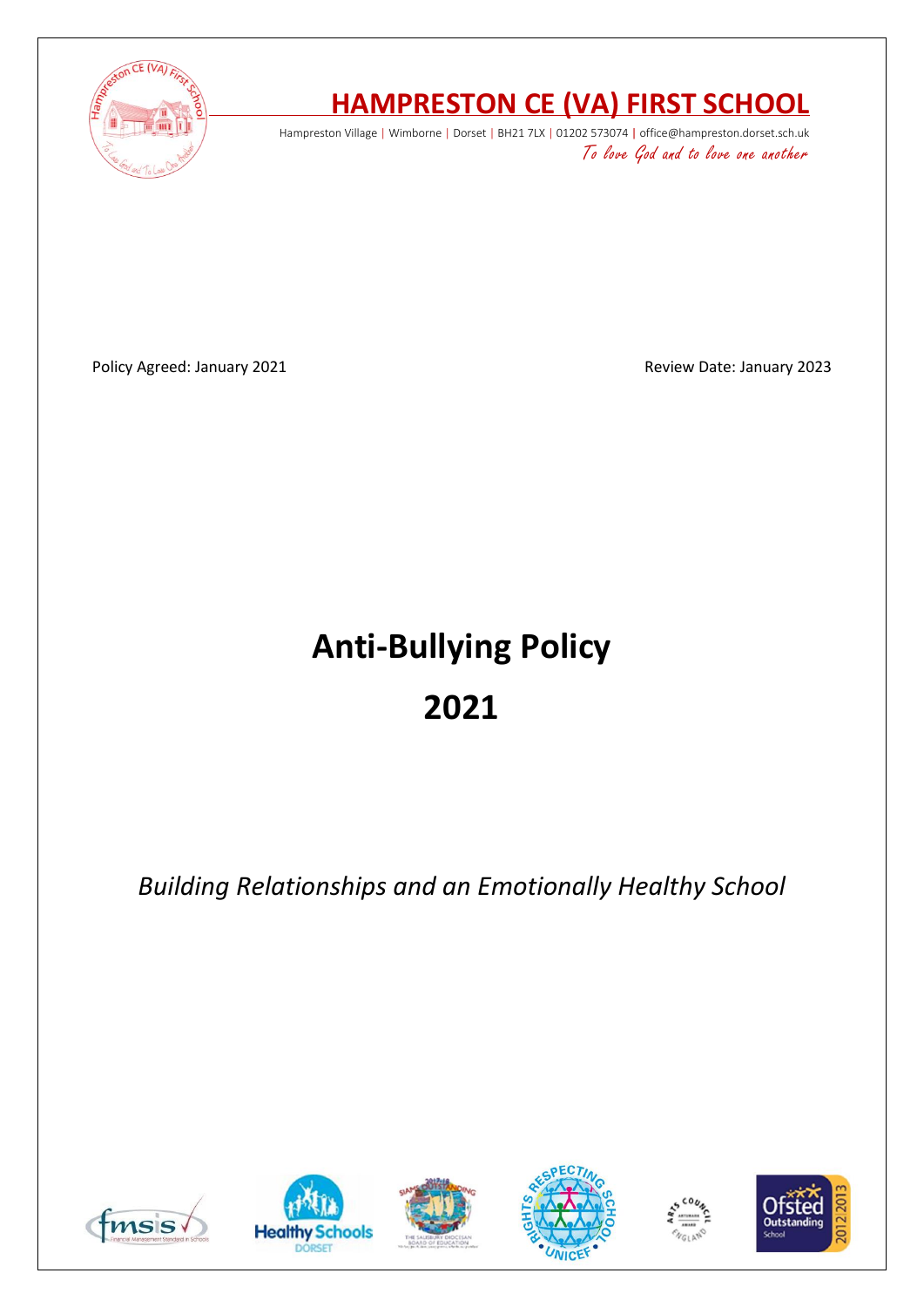#### **Rationale**

At Hampreston CE VA First School we are committed to providing a caring, happy, friendly and safe environment for all our children so they can learn in a relaxed and secure place. Bullying of any kind is unacceptable at our school. If bullying does occur, all children should be able to tell someone and know that incidents will be dealt with promptly and effectively.

We do not tolerate bullying of any kind - racial; by disability; family circumstances; sexuality.

#### **What is Bullying?**

Bullying can be described as being REPEATED deliberate acts done to cause distress. Bullying behaviour is carried out to give a feeling of power, status or other gratification to the bully/bullies. Bullying can occur through several types of anti-social behaviour. It can be:

- **Emotional**: being unfriendly, excluding, tormenting.
- **Physical**: pushing, kicking, hitting, or any use of violence.
- **Racist**: racial name calling, graffiti, unacceptable gestures.
- **Verbal**: name calling, spreading rumours, teasing.
- **Sexual**: unwanted sexual contact, sexually abusive comments.
- **Cyber**: threats by text message, email misuse, Facebook/Instagram
- **Damage to Property or Theft**: children may have their property damaged, taken off them or stolen.

#### **Bullying is not:**

It is important to understand that bullying is not the *odd occasion* of falling out with friends, name calling, arguments or when the occasional trick or joke is played on someone. We teach children about this.

Children sometimes fall out or say things because they are upset. When occasional problems of this kind arise it is not classed as bullying. It is an important part of children's development to learn how to deal with friendship breakdowns and the odd name calling. We all have to learn how to deal with these situations and develop problem solving and social skills to repair relationships.

#### **Bullying is:**

Our Behaviour Policy defines bullying as:

'…the repetitive, intentional harming of one person or group by another person or group, where the relationship involves an imbalance of power.'

At Hampreston, we use the acronym STOP (Several Times On Purpose) to reflect this. Bullying is the repeated and intention action (or inaction) of a child/children which causes harm to another individual/s.

#### **Signs and Symptoms:**

There may be signs or behaviour that a child is being bullied. These may be evident at home or at school or in both locations. Any adult who notices such signs or symptoms should investigate further and take action if necessary. They may include:

#### **At home –**

- Fear of going to or from school
- Unwillingness to go to school
- Asking to move school
- Feigned illness or an increase in complaints about feeling unwell
- Arrives home feeling very hungry (because lunch has been taken)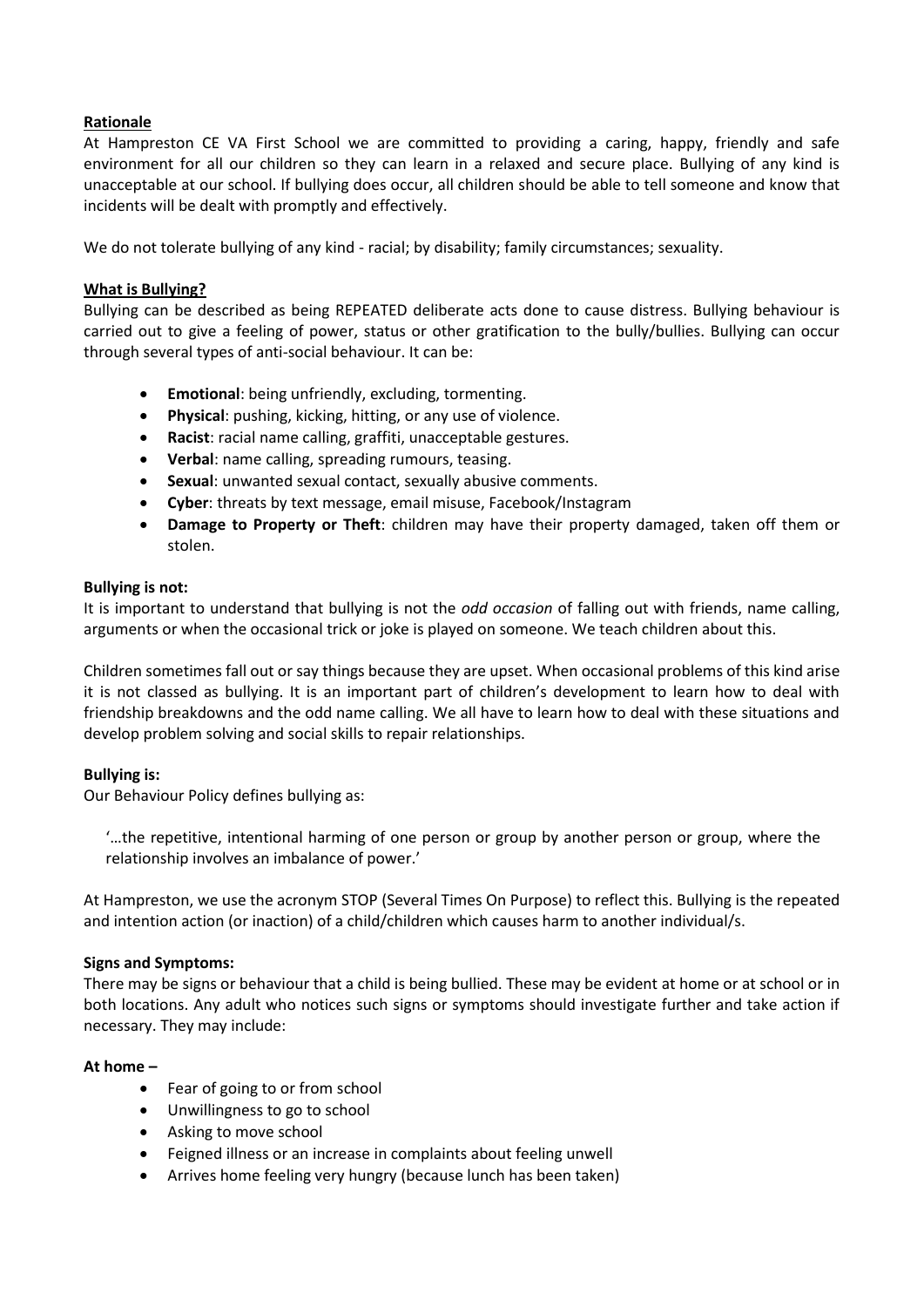- Crying at bedtime or disturbed sleep (including nightmares)
- Arrives home with damaged clothes or property (e.g. torn books)
- Possessions 'go missing'
- Asks for money or steals money
- Is afraid or reluctant to use the internet or mobile phone
- Is nervous or secretive when a text or e-mail is received.

#### **At school –**

- Deterioration of work
- Looks for excuses to stay in school instead of going out with other children
- Misses school.

#### **In both locations –**

- Becomes withdrawn, anxious or lacking in confidence
- Becomes aggressive, disruptive or unreasonable
- Begins to stammer
- Unexplained cuts or bruises
- Bullies other children or siblings
- Changes his or her eating pattern
- Gives improbable excuses for his or behaviour or to account for any of the above
- Is reluctant to talk about any of the above.

#### **What can a child do?**

#### **If it is someone else –**

- Tell an adult, teacher, teaching assistant, Learning Mentor, Head teacher
- Support the victim by showing that you disapprove of bullying.

#### **If it is you –**

- Tell a trusted adult
- Tell a friend
- Do not agree to keep the bullying a secret
- If possible (but this is not easy), try hard not to show that you are upset
- If you can see that a situation could be dangerous, keep away
- Try to ignore the bully
- Tell the bully to stop
- Say, very firmly, 'No', and walk away
- Avoid fighting back this often makes things worse.

Telephone Childline (freephone 0800 1111).

#### **What can a parent do?**

If your child is being bullied –

- Ask him or her about it directly
- Remain calm
- Take the bullying seriously and find out the facts
- Talk to someone at school this may be the Head Teacher, Class Teacher, Deputy Head Teacher, SENCO, learning mentor or another member of staff who knows your child well
- Help your child to develop self-assurance and confidence.